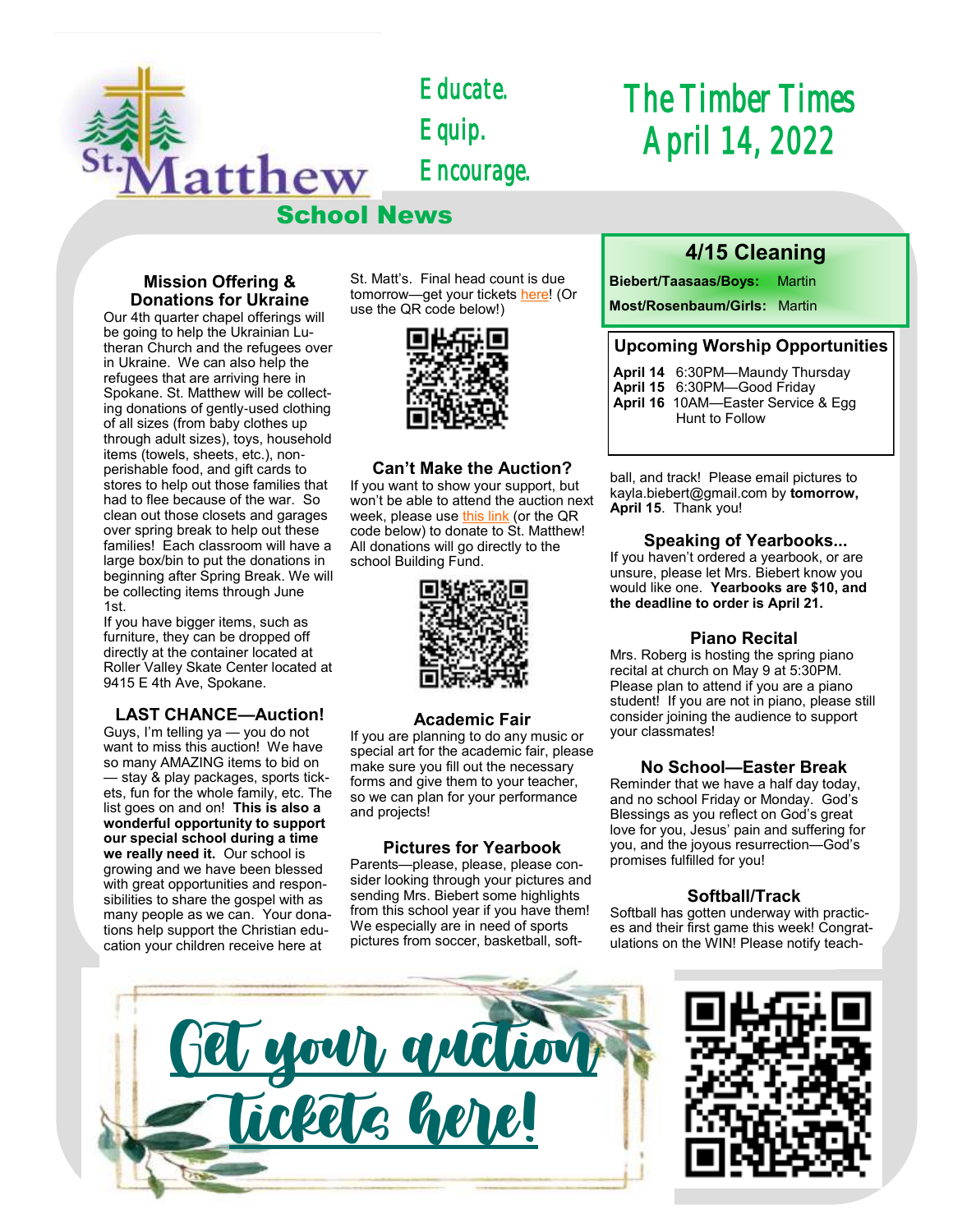ers if you plan to take siblings out of school to the games. Make sure to be checking remind for any new updates! Track will begin practices next week during recess (Tuesday morning, Wednesday morning, and Thursday lunch). Please make sure your child has tennis shoes at school as well as water bottles for these practices. The track meet is scheduled for May 9 6:30- 9:00 pm at Spokane Community College. We are in charge of providing 6 volunteers (3 to help with the football throw and 3 to help with the standing long jump.) Please let Miss Rosenbaum know if you are able to help out on May 9.

#### **1 st Grade Teacher**

After our call meeting on April 3, the congregation made the decision to put in a request for a graduate from our teacher training college — MLC. We

are praying that one of the candidates will fit our needs. MLC's call day is on May 14, so we should know by then if we will be getting a graduate. Keep praying for St. Matt's!

#### **Financial Aid Applications**

Last week I mentioned that financial aid applications will be ready April 15th; however, TADS finished configuration early and it should be up and running now! If you are planning to apply for aid, please log in to your account and begin the process! All applications will be reviewed as they are submitted.

#### **Singing in Church**

Junior Choir will be singing in church on April 24 at 10AM. Please plan to attend this service. Thank you!

#### **StageCraft, Props and Costumes... Oh My!**

The Jr. Choir musical has been cast and rehearsals have begun! Do you have any foam swords, shields, knights outfits, or medieval clothing (think king, queen, or princess) that the Jr. Choir could borrow? If so, please let Mrs. Most know.

After Easter break, Jr. Choir will be meeting on Tuesdays until 4:30 to work on music and on Thursdays until 5 pm to block out scenes and run through the musical from top to finish. We only have 13 more rehearsals until the big night!!!

#### **Parenting Article**

Please view the latest parenting article [here.](https://www.naeyc.org/resources/pubs/tyc/winter2021/message-backpack-stem) This article offers tips for choosing STEM activities for kids!

## Classroom News

#### **Preschool News**

#### Miss Donna Lindsay(509.638.5361)

Welcome back from Spring Break!! What a beautiful week to be in preschool!! Throughout our classroom, we have centers that touch on our Spring theme but the our REAL focus this week has been on Jesus' death on the cross.

Earlier this week, all of our classes created a Resurrection Garden. We collected "treasures" from my backyard, decorated our Garden, placed Jesus in the tomb and even put a rock outside of the entrance to His tomb. Next week, we will see the amazing changes to our Garden after Easter morning!

The children all brought home a Resurrection Basket this week. Each plastic egg contains an item that tells about the events Jesus encountered from Palm Sunday through Easter morning. The four year old classes have eggs that go through Jesus' ascension into heaven. Your child's homework assignment for this weekend is to tell the Easter story, using the eggs in their Resurrection Basket, to at least three different people. Most of your children will be able to do this without help, but some might need a bit of guidance. There is a "cheat sheet" inside of the basket if help is needed.

We are in need of some baby wipes for the classroom – just to get us by until the end of the school year. If you could bring in a small package, it would be greatly appreciated.

Next week, the letter we will focus on is "Xx". Four year old classes, please bring an item from home that begins with "Xx".

The bible verse we will learn in class is I Thessalonians 4:14 "Jesus died and rose again."

Have a blessed Easter celebration with your family. Jesus has risen!! Hallelujah!!

#### **Kindergarten News** Miss Rachel Taasaas (360.271.5201)

#### **Book it!**

We are done with the Book it! program. Thank you for faithfully reading with your child. I will be sending home your child's reading totals next week in their yellow folder.

#### **Memory Work**

**April 21-** Because you have seen me, you have believed; blessed are those who have not seen and yet have believed. John 20:29

#### **Academic Fair**

Please make sure you are helping your child practice their book selection or demonstration at home. The first round of judging will be in class on April 19 and 20. This will determine whether or not your child will move on to the next round of judging, which would take place on the night of the Academic Fair.

Your child needs to bring their book to school on Tuesday, April 19. Students who elected to do a demonstration will need to bring their supplies to school on the day of their demonstration.

#### **Too Much Noise!**

Please make sure you are helping your child practice their lines for the play there are still a lot of students who don't know their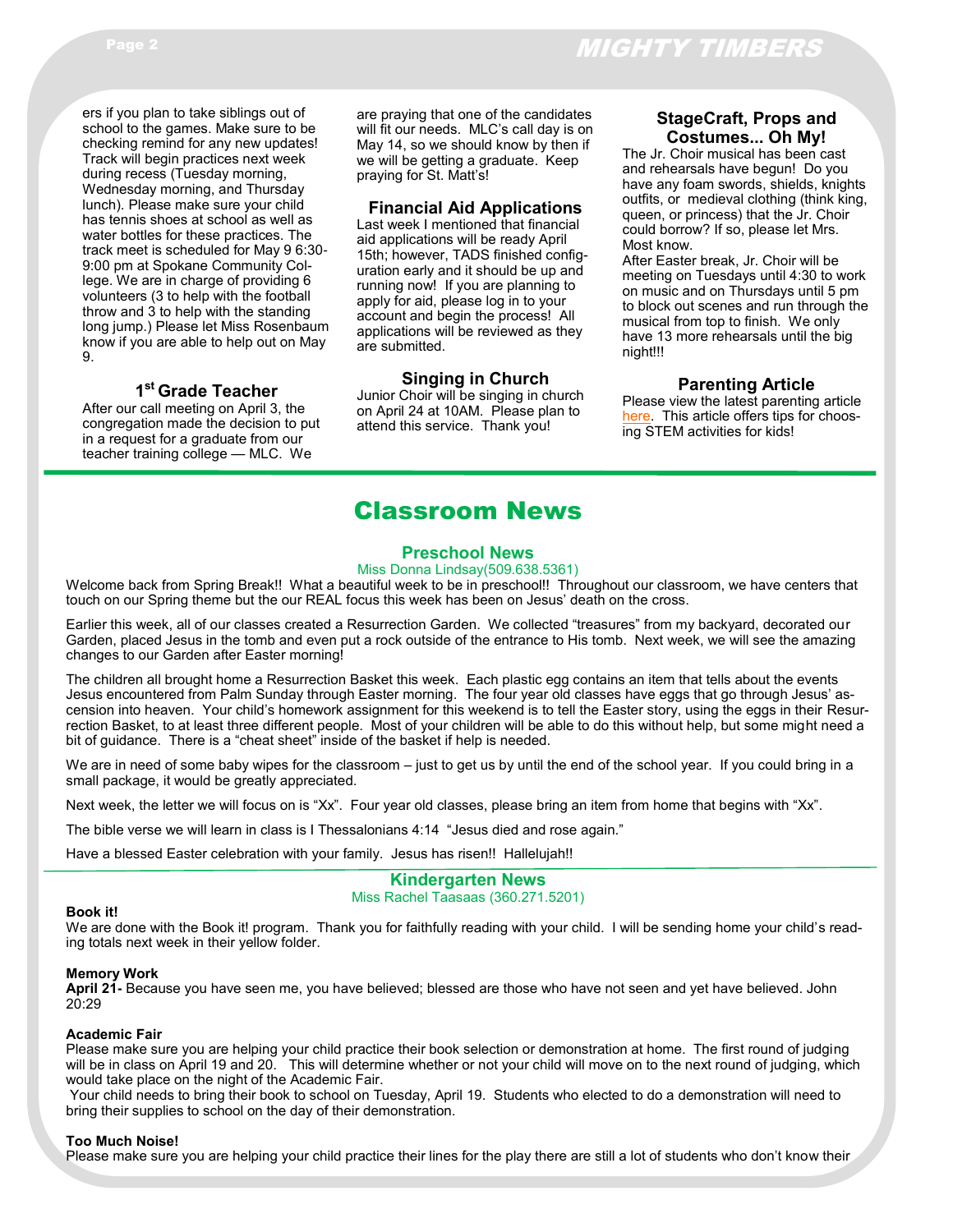lines or don't know when they need to say their lines.

Also, I sent home the lyrics for the sheep song before Spring Break, keep practicing that song at home, most students still don't know it.

#### **Literature Bags**

Literature bags are sent home on Thursdays and are due back at school on the following Tuesday. If they are not returned on time your child will not receive a new literature bag the following Thursday. This may sound mean but I am teaching responsibility. Each time your child receives a new literature bag please go through the bag and inventory all of the items. If any items are missing please text me.

#### **School Supplies**

We are completely out of skinny black whiteboard markers. Please send a minimum of 2 whiteboard markers to school sometime within the next week or so. Black only. Thank you!

#### **1st-2nd Grade News**

Miss Erika Rosenbaum (269.326.5437)

- **Memory Work/Christlight** 4/20 - The Second Commandment
- 4/22 1 Timothy 2:3,4
- Please read the Bible stories (Jesus' Friends Learn that He is Risen, Jesus Appears to Mary Magdalene, Two Disciples See Jesus) from this week with your child this weekend and sign and return the GREEN sheet.

#### **1st Grade Homework**

- Purple bookmark (Theme 8-2) will be due April 19.
- Lightning Words (Theme 8 Week 3) will be due April 22.
- No spelling test for the week, but we will work on some spelling words throughout the week.
- Work on your Academic Fair speech with introduction and conclusion. Your child will be judged next week on it!
- Read 20 minutes a day.

#### **2nd Grade Homework**

- No spelling test for the week, but we will work on some spelling words throughout the week.
- Work on your Academic Fair speech with introduction and conclusion. Your child will be judged on it next week!
- Read 20 minutes a day.

#### **Extra Notes**

- Academic Fair please be working with your child on his or her speech. Make sure to have an introduction and conclusion to the speech. We worked with everyone that brought their material this week. We will practice once more on Tuesday, April 19th. The pre-judging will take place on April 20-21 from 11-12.
- If you are able to help judge in our classroom on April 20/21 from 11-12, please let me know as soon as possible. We could use one more parent on each day!
- Please continue to have your child bring a water bottle to school.
- Handwriting books are coming home today and they do not need to be brought back. Take a look at how much progress your child has made since the beginning of the school year.
- The free pass activity will be taking place next week on Thursday, April 21 from 1:15-2:45. Your child may be receiving a permission slip for this please so return it as soon as possible.

## **3rd-4th Grade News**

#### Mrs. Michelle Most (832.212.9102)

It's that time of year again when the **Academic Fair** is upon us. The children have chosen the style of "speech" they will be doing for the Academic Fair. I am still missing some slips signed by you, the parent acknowledging what your child is working on for the fair and English class. Preliminary judging will be on April 19 & 20. Any items that are being used at home, will need to be at school on these days for the judging. These are also the days they will be graded for their assignment.

**Academic Fair judges** - I am looking for one more parent to help judge our preliminary round for Academic Fair on Wednesday, April 20th. If you would be willing to do so, please let me know ASAP.

**\*\*\*Read for 20 minutes at home** - We will be doing D.E.A.R. (Drop Everything And Read) time in class. This is so your child has time to practice their Academic Fair project at home.

**Science -** We are busy learning about the plant and animal kingdoms. Pairs of students are working together to make a poster about one division in the plant kingdom. Next week we begin working on a slide presentation of one division of the animal kingdom!

**Reading-** We have begun our final novel of the year, Little House on the Prairie. We are learning many new words and what it was like to travel across the country in a covered wagon. Can you believe Laura and her family traveled in a wagon that was no bigger than 4 feet by 10 feet?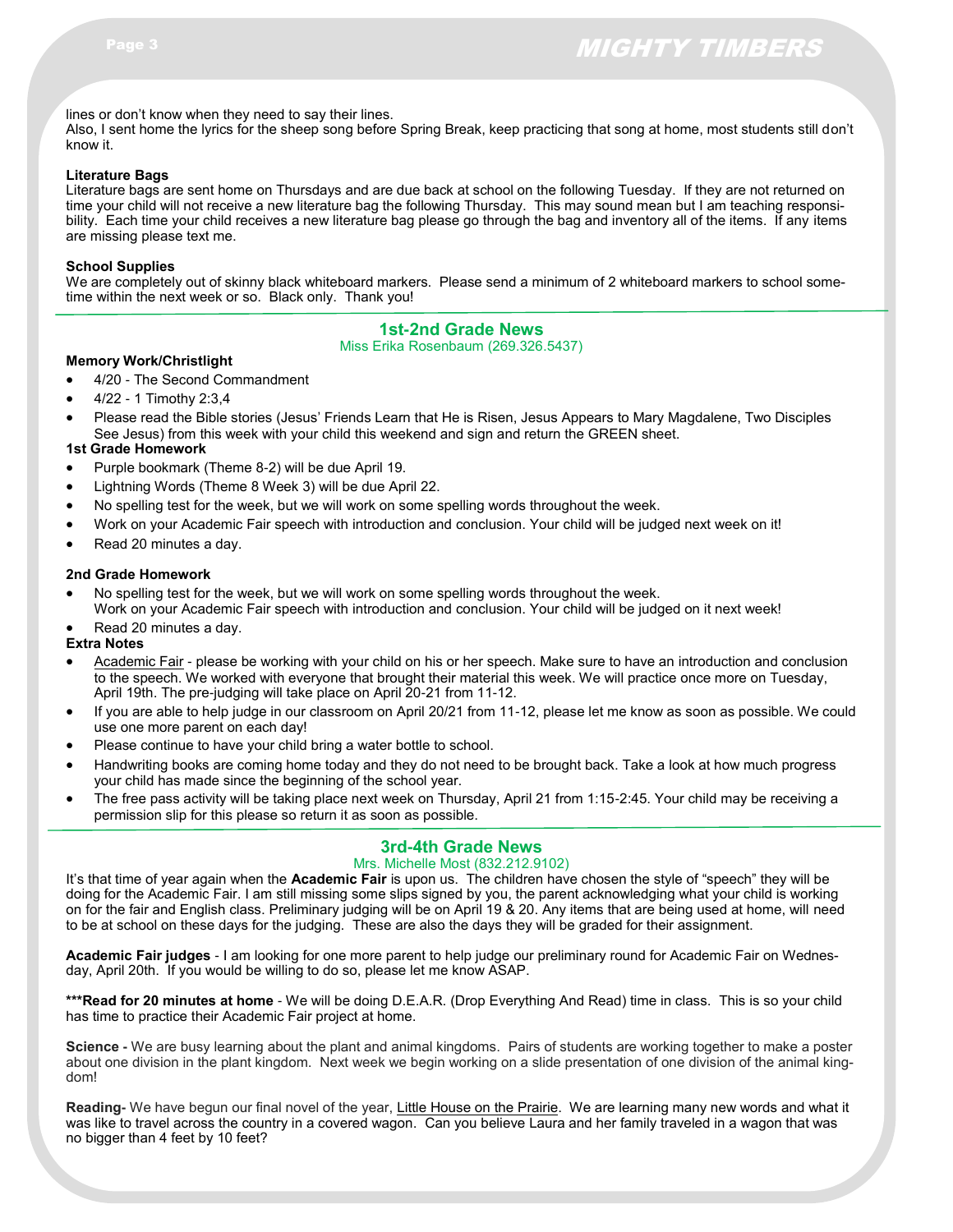**Writing** - The children have begun working on opinion/persuasive writing. It is fun to see them grow as writers throughout the year!

#### **Extra Notes**-

- Please send a water bottle to school with your child each day.
- **Classroom Donations -** Thank you to those families who were able to help us in a time of need in the classroom. We greatly appreciate you!

Have a blessed Easter! Christ is Risen! He has Risen indeed! Alleluia!!!

#### **5th-8th Grade News**

#### Mr. Jacob Biebert (715.402.0094)

From one break to another, however this break is like no other. What a beautiful opportunity to stop and reflect all that our Savior has done for us during this Easter break. We went from death to eternal life as we watch our Savior say, "It is finished." Jesus proved his victory over sin, death, and the power of the devil by rising from the dead. Why do all this? Simply because God loves you and I despite our many sins and faults. God is so very rich in mercy! I pray you have the opportunity to reflect the mercy of our Savior this Holy Week.

Here is next week's memory work:

Monday 4/22: 2 Corinthians 5:19

The 5-6<sup>th</sup> grade history class started a new map section this week as well as started looking at our country's path to selfgovernment.

The 7-8<sup>th</sup> grade history class has been taking a test on the Yakama treaties in a Socratic questioning method. I have felt that this format, although different, has given me a very accurate picture of what the students truly know. I have loved listening in on their engaging questions and discussion. This is also just a great communication skill in listening and responding. The students did begin studying about the effects that the Hanford Nuclear Sight has had on Washington's natural resources as well.

The students took their science test this morning on cell function and growth. We will start fresh after Easter break.

I pray you all have an amazing Easter rejoicing in the victory that our Savior has won for us. "'Where, O death, is your victory? Where, O death, is your sting?' The sting of death is sin, and the power of sin is the law. But thanks be to God! He gives us the victory through our Lord Jesus Christ."

God Bless! See you after break!